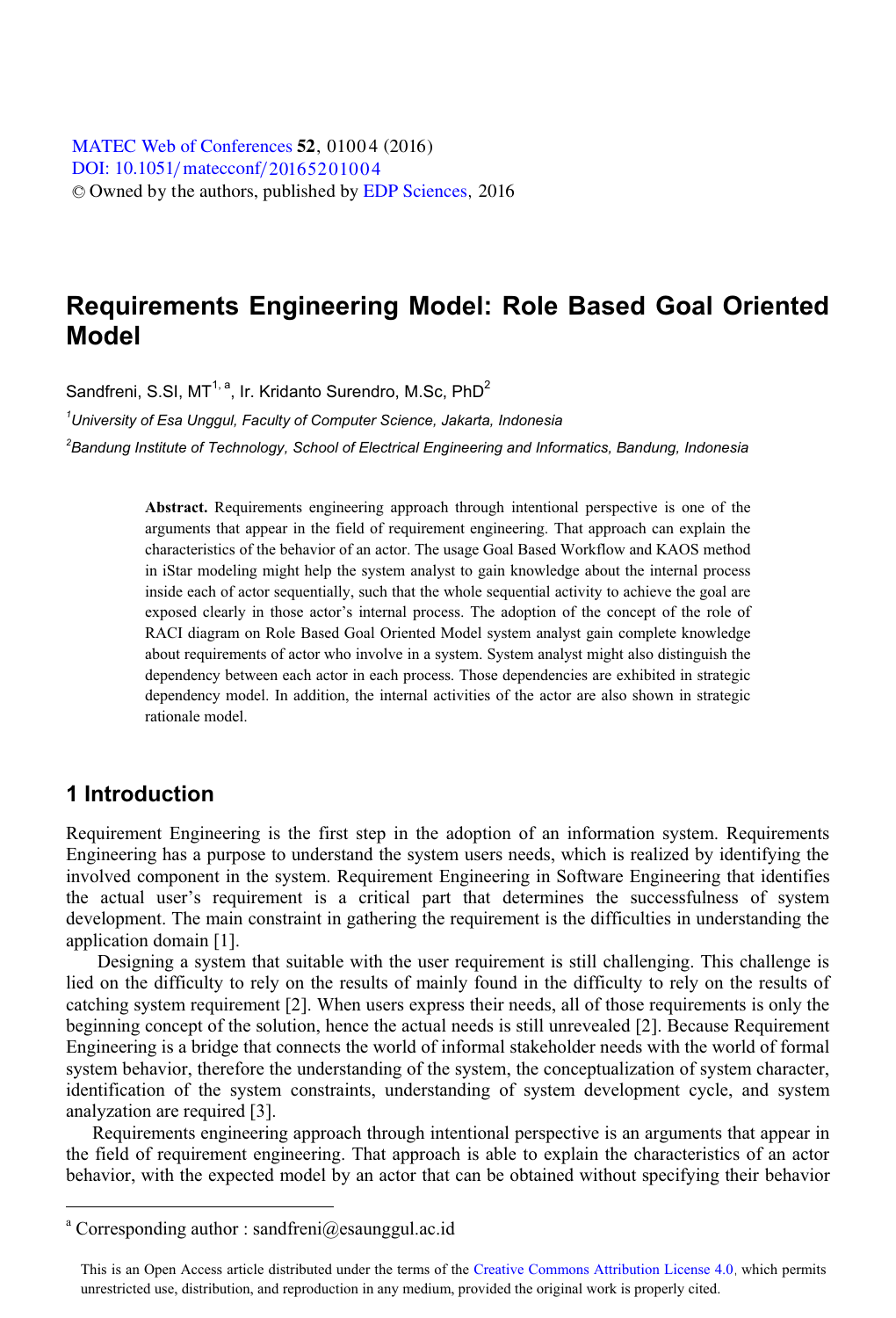precisely. In the i\*(iStar) modeling that focused on intentional perspective and understand the relationship between actors in a domain of behavior, but rather to how the system can help improve the relations between social actors in an organization [4].

Several researches on iStar modeling have produced various requirements engineering model. iStar modeling has represented successfully the relation between actors in term of tasks, goals and resources. iStar can also describe the processes that occur on each actor. iStar has been modified to represent the requirements model in hierarchical based on organizational structure, in such way relationship between actor are possible to be observed on organization level that has been written in *Requirement Engineering Model for Cloud Computing University Using iStar Hierarchy Method* [5]. But until now the development of modeling iStar can't representing about role in a process explicitly.

# **2 Literature Review**

### **2.1 The Approach of Goal to Understand The Organization's Situation and Needs**

In understanding the organization needs, the way to represent knowledge of the domain, structurally is needed. Describe the overall business situation and also includes cooperation between actors and goals of each group in the organization. In describing the situation, goal has a function as a motivation resource from each intentionality, which is manifested in actions, or procedures that occur in the organization.

## **2.2 Goal Based Workflow**

Goal based workflow approach describes the interaction between actor that associated with goal. In this approach goal is represented explicitly. The model express the organization of tuple [G, A, R], where G is the "goal" set, A is the "actor" set, and R is the "resource" set [6]. A set of actor will collaborate utilizing a set a resource to achieve the organization's goal from an organization, such as depicted in the figure 2.



**Source**: Goal Based Workflow (Kavakli, 2003)

**Figure 1** Goal Based Workflow

## **2.3 Keep All Objects Satisfied (KAOS)**

KAOS might be described as the framework from several paradigms that enables to combine various different level of thought along with its reasoning. KAOS modeling language is part of KAOS framework to elicit, specify, and analyze goals, requirement, scenario and tasks responsibility [4]. The Element of KAOS [4] consists of following terms: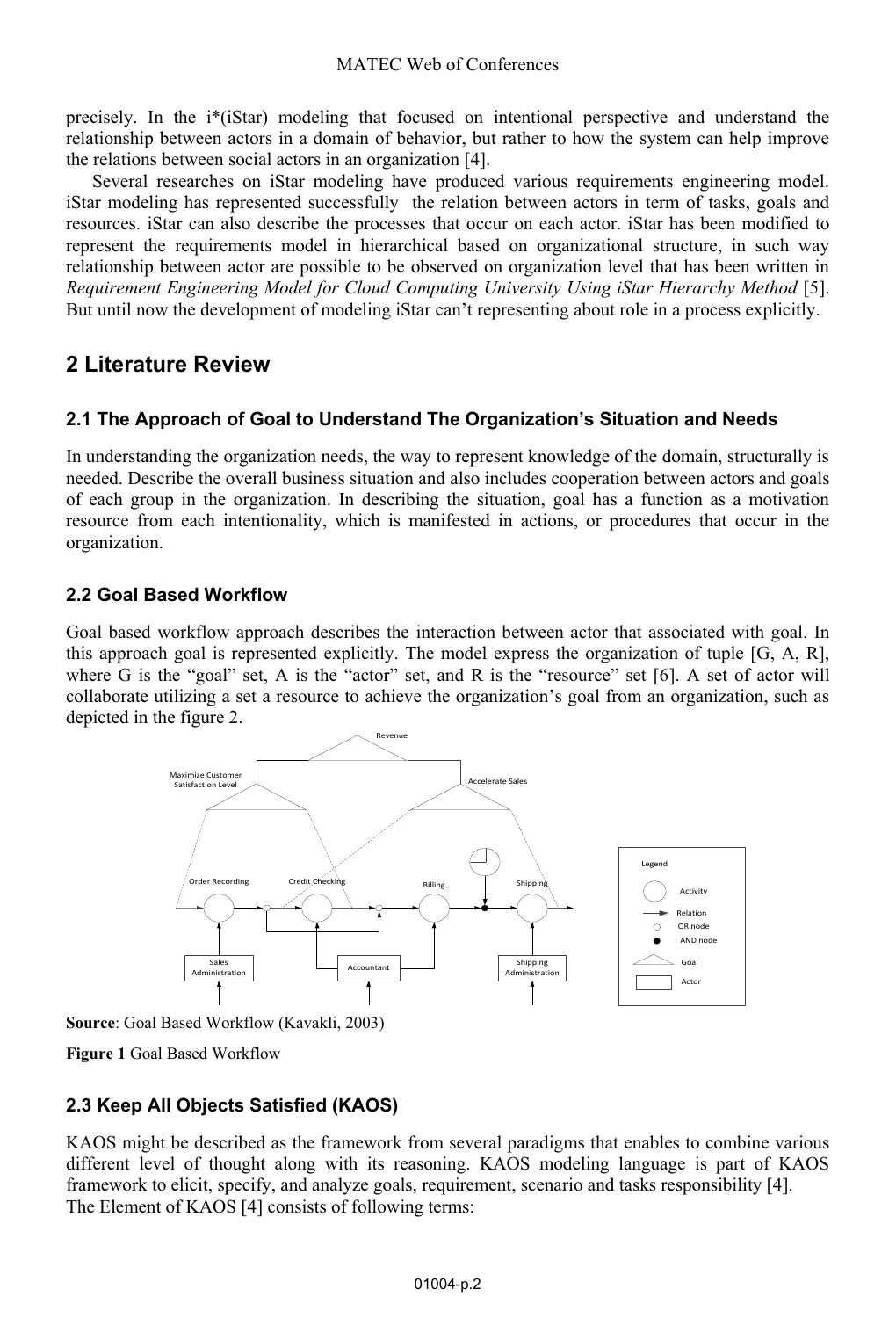- Goal is defined as the set of behavior or circumstance that have to be fulfilled or accepted by the system in the predefined condition [7]. The goal definition must be clear enough such that could be verified if the system is able to fulfill that goal.

- *Softgoal* is used to documentions the system's alternative behavior, such that its satisfaction could be verified. The satisfaction level of the softgoal is restricted by the predefined limit.

- An agent is the object that has a function to process the activity operation. An agent, that is an active component, could represent human, hardware, software, that has specific role in achieving the goal.

- There are three kinds dependencies between goals in KAOS [4]:

- AND/OR-decomposition is the relation that describes the hierarchy of goal and its sub-goal. It explains a goal is achieved if all of its sub-goal is achieved (using AND decomposition) or if there is at least one of its sub goals is achieved (using OR decomposition).

- Potential conflict is the relation that express in certain condition the achievement of a goal would hinder the achievement of another goal. This conflict usually appears if there are any differences among stakeholder's interest and point of view [7].

- Responsibility assignment is the relation between agent and a goal. The agent has the responsibility to achieve the goal.

#### **2.4 iStar**

The iStar(i\*) approach is centered on the stakeholder of the system and also the relationship between stakeholder. Through this approach the requirements of the systems could be learn easily, especially if there is specific requirement in the domain, and also preparing the change of requirement in the future [2].

iStar approach express the dependability between actor and the goal that should be achieved, task that should be done, and resource that should be provided. In addition of goal, softgoal is also introduced to express non-functional requirement. The i\* name itself stand for "distributed intentionality, in which i\* place the intention of the actor in the context of social network between actors [4]. Those actor could be referred to human or machine. Actors are described as entity that can act freely, restricted by its relation with another actor, cannot be known or controlled fully, and have explicit knowledge to exercise certain action [4]. In order to describe the actor entity, i\* complements it with motivation and intention attribute [4]. Instead of focus on actor behavior, intention and relation property is used to describe the actor. Actor has a relation with another actor, due to there is goal that want to be achieved, task that should be done, and resource that should be provided.

Dependency that describe the intentional relationship between two actor are represented in following term:

### Actor1→ Dependum → Actor2

Where "dependum" means kind of dependency and explain the deal between two entities. The first actor is the party that needs something from the second actor. Type of dependency can be categorize into 4 types [4]:

- Goal is the condition or circumstance to be achieved by the stakeholder. It is stated as emphasizing in representation language. How to goal could be achieved is not defined, therefore the alternative should be considered.

- Task defines the certain course to do some action. If task is defined as the subcomponent of higher task, it restricts the higher task to certain action.

- Resource is an entity (physically or information). The main concern here is the availability of the resource and identifies the provider if external party provides it.

- Softgoal is the condition that has subjective level of satisfaction. Its purpose is not defining precisely only follow its interpretation.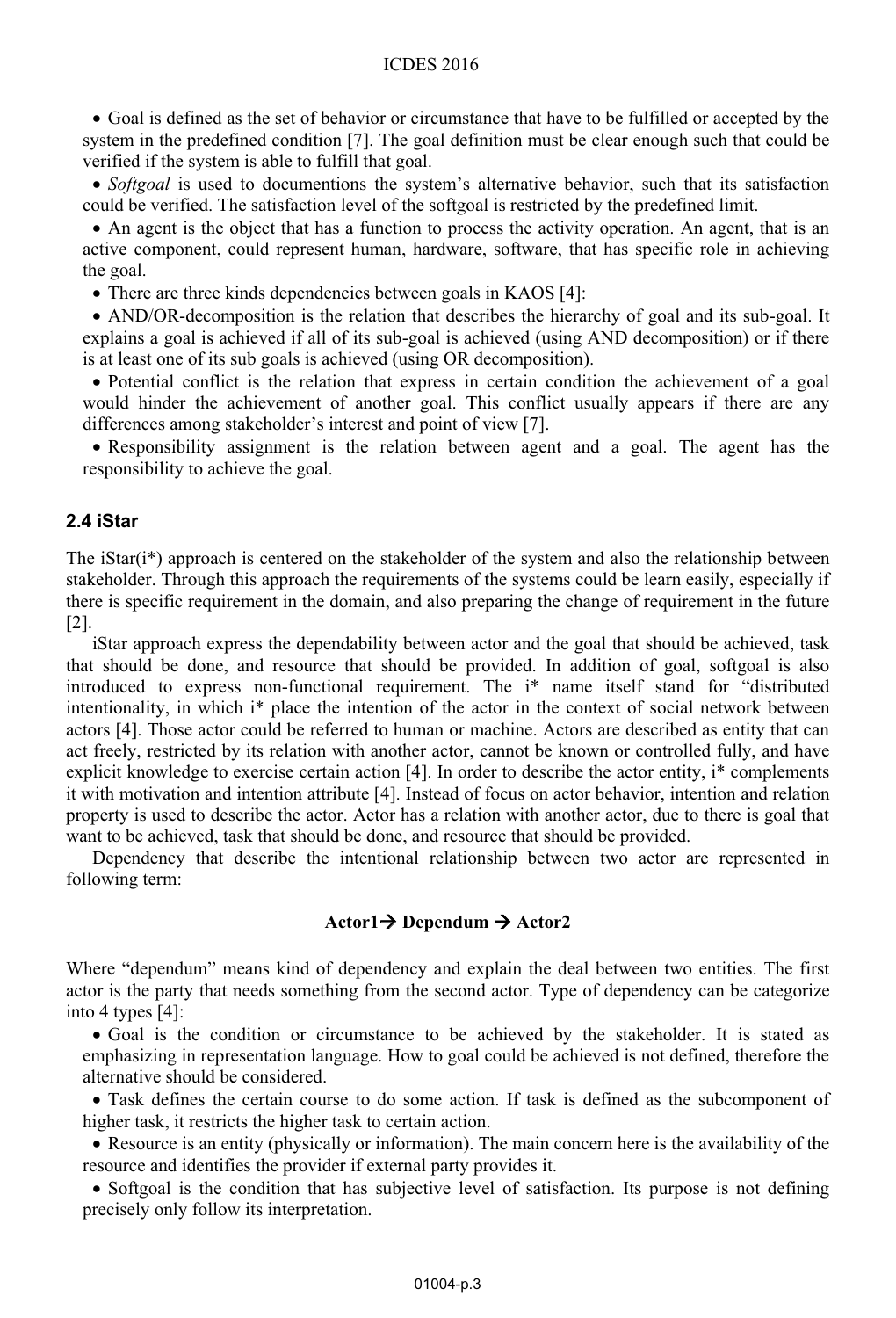iStar Modeling consists of:

- 1) *Strategic Dependency* (SD), describes the dependency relationship between actor, that is the strategy of each actor to understand:
	- a.What do they need?
	- b.How they can achieve their needs?
	- c.To whom they depend in achieving their need?
- 2) *Strategic Rationale* (SR), modelize what is happening inside actors, and how the actors achieve their need. SR models consists of:
	- a. *Mean – end link*: represents the task that need to be done to achieve the final result. The final result could be goal, task, resource or softgoal.
	- b.*Task decomposition link*: represents the relation between task and its subcomponent. Its subcomponent could be goal, task, resource and softgoal.

*Contribution link*: represents how positive is the goal's, resource's, or task's contribution to the achievement of certain softgoal.

### **2.5 RACI (Responsible, Accountable, Consulted, Informed)**

RACI Chart is the matrix that describes the role of parties in completing certain work on a project of a business process. This matrix is very useful in explaining the role and responsibility of entity in a project or process. RACI itself is stood for Responsible, Accountable, Consulted and/or Informed. As can be seen in figure 2 RACI chart [8]:



**Source:** IT Governance, 2007 **Figure 2** RACI chart

Following are the description of RACI chart value:

- Responsible: The person or entity who exercise the activity.
- Accountable: The person or entity that responsible has the authority to take the decision in certain circumstance.
- Consulted: The person or entity that his feedback and advice is required to complete the activity.
- Informed: The person or entity that has the right to know the result of the activity or the decision.

# **3 Research Methodology**

The perspectives and experiences of the researcher influence a research design. These views and experiences are used to guide how and for whom the research problem is being investigated, what research approach and methods of gathering suitable research data will be used.

Author will focus on developing new modeling framework based on the existing goal and intentional based modeling framework. The comparison between existing modeling framework, and how each model influences the proposed modeling framework will be described. Finally, the author will make a modeling framework and describe the sequence process needed to implement the framework to the real case.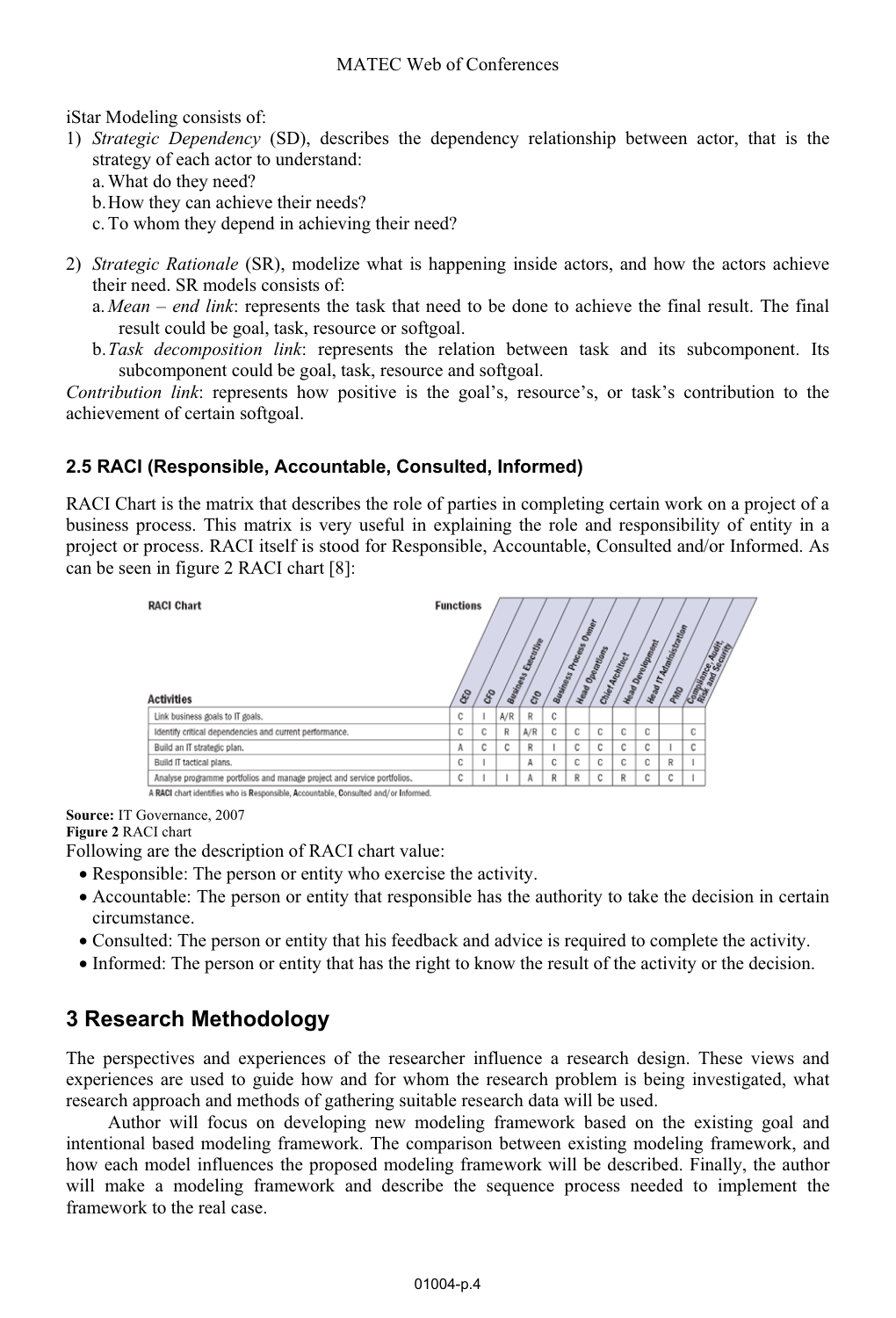# **4 Role Based Goal Orientation**

In this study, this model analyzed based on four criteria: description of goal, actor, softgoal, and task and event. Analysis of requirement engineering models in describing the goal, actor, softgoal, task and event notation and briefly summarized in Table 1 is a table of analysis among models.

From the summary Table 1, models will be chosen is the model that will become a basic reference in the design requirement engineering approach and must have the ability to represent a goal and derivatives of these goals in detail relations and cooperation between the actors in the domain that will be described. Model iStar is the right model to serve as a basic reference in this study. But iStar models also have shortcomings, i.e cannot represent the role of the actor, therefore needed a concept that can represent the role of the actor. Based on the results of literature study RACI diagram is an appropriate concept to be adopted in this modeling.

RACI in an organization is necessary, because it describes positions, roles and functions of each actor in the organization. RACI defines the responsibility of each actor in the organization for each business process. RACI allows the business process designer to allocate actor's responsibility on every business process vary from each other according to the needs of the business process, which makes RACI is flexible. RACI can also identify if there is overload of work on an actor, so the distribution of responsibility can be optimized.

Therefore it can be concluded that the concept of RACI is highly appropriate to fulfill deficiencies in this model because RACI is useful to identify actors and relationships between actors in the modeling that describes the dependence of the actors of the goal to be achieved, the task will be done and the resources that will be provided.

| Model                                      | Goal                                                                                                                    | Actor                                                                                                                                                                     | Softgoal                                                                                                                                                    | Task and Event                                                                                                                         |
|--------------------------------------------|-------------------------------------------------------------------------------------------------------------------------|---------------------------------------------------------------------------------------------------------------------------------------------------------------------------|-------------------------------------------------------------------------------------------------------------------------------------------------------------|----------------------------------------------------------------------------------------------------------------------------------------|
| KAOS,<br>1990                              | Has 4 models<br>representation.In<br>modeling goal,<br>task is not<br>expressed.                                        | Only knows agent concept.<br>Cooperation between<br>agents can not be observed<br>explicitly. There is not<br>actor role in the process.                                  | Softgoal is represented as<br>goal. The constraint in<br>achieving the goal is<br>expressed as obstacle.                                                    | Task has more detail<br>representation in<br>operational model, by<br>expressing the<br>relationship between<br>event and task.        |
| Goal<br><b>Based</b><br>Workflo<br>w, 1994 | Has goal<br>representation.<br>which is derived<br>into simpler goal.                                                   | Introduces actor concept,<br>but the relationship<br>between actor can not be<br>observed. There is not actor<br>role in each of process.                                 | Does not introduce softgoal<br>concept.                                                                                                                     | Task and event concept<br>are represented by<br>activity. The model<br>expresses the sequence<br>of activity in achieving<br>the goal. |
| iStar,<br>1995                             | Has goal and<br>softgoal<br>representation,<br>and also expresses<br>task and another<br>entities in the<br>same model. | Shows the cooperation<br>between actors explicitly.<br>There is not further<br>exploration on role and<br>position of actor (even<br>though there is available<br>syntax) | Has softgoal representation,<br>and negative or positive<br>contribution relationship, by<br>which the progress of softgoal<br>achievement can be observed. | Model iStar can not<br>express the operational<br>side of view, which is<br>the sequence of event in<br>achieving the task.            |

**Table 1** Table of comparison among models

#### **4.1 Deconstruction Model**

Translation of the model modification from models deconstruction can be seen in Table 2, Table Deconstruction Model

|  | <b>Table 2</b> Table Models Deconstruction |
|--|--------------------------------------------|
|  |                                            |

| Model/Concept              | Proses         | Output             |  |
|----------------------------|----------------|--------------------|--|
| <b>Goal Based Workflow</b> | Deconstruction | $\bullet$ Sequence |  |
| <b>KAOS</b>                | Deconstruction | $\bullet$ Task     |  |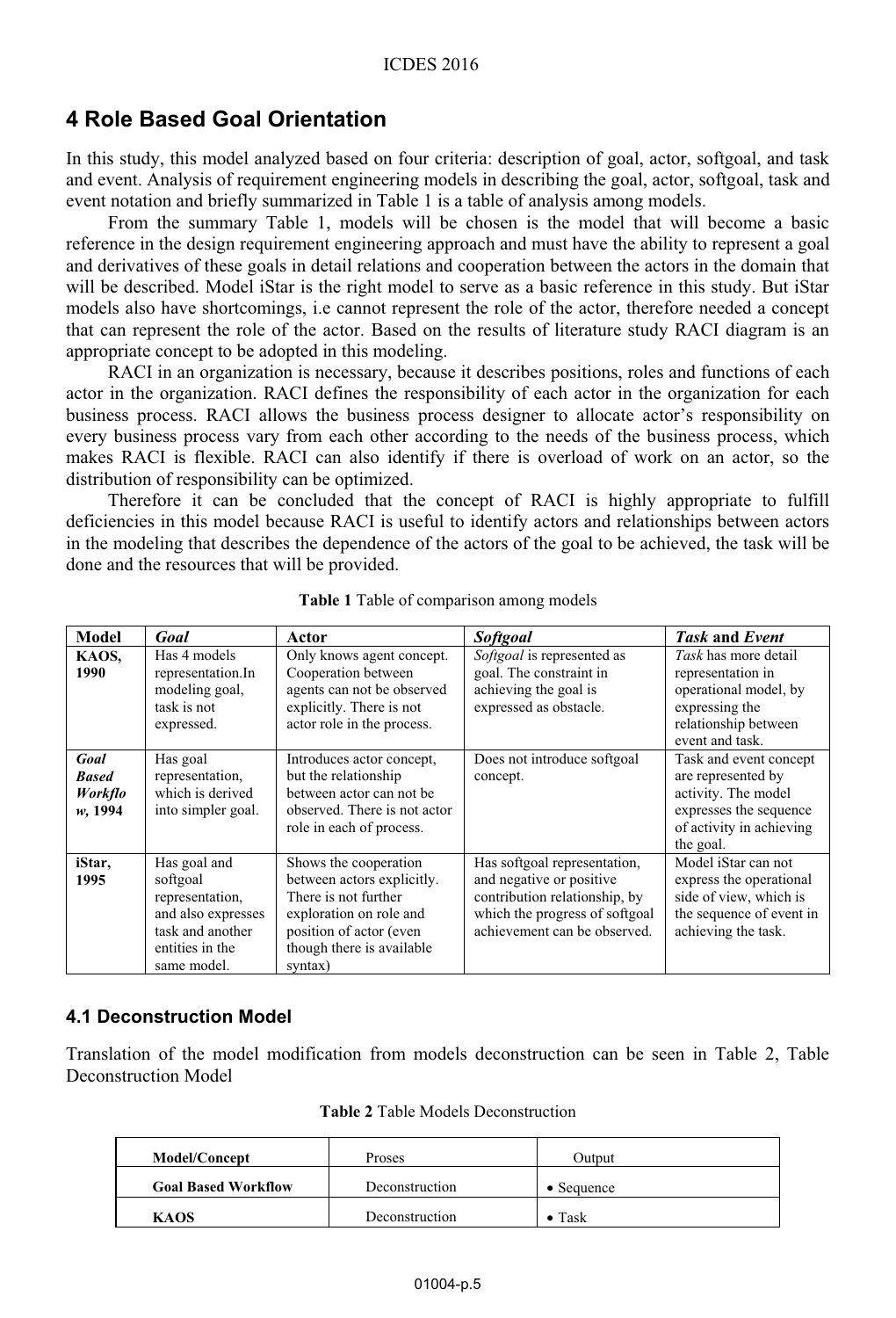| Model/Concept               | Proses             | Output                          |
|-----------------------------|--------------------|---------------------------------|
| iStar                       | Pra Deconstruction | • Strategic Rationale Notation  |
|                             |                    | • Strategic Dependency Notation |
| iStar: Strategic Rationale  | Deconstruction     | $\bullet$ Goal                  |
|                             |                    | $\bullet$ Resource              |
| iStar: Strategic Dependency | Deconstruction     | $\bullet$ Actor                 |
| <b>RACI</b>                 | Adoption           | $\bullet$ Role                  |

From the results of Table 2 the obtained models proposed are composed by elements of the output of the process from deconstruction on every model.

To further improve the modeling is made, then the first deconstructed into elements essential constituent of the proposed model.

The proposed model consists of two notations models:

- 1. Strategic Dependency; In building the strategic dependency notation on the proposed model used the following considerations:
	- a.The basic model used is a model of strategic dependency on istar.
	- b.iStar strategic models doesn't show the dependency on the role of each actor on each process, requiring modifications to the notation to describe the role of the actor on every process.
	- c.In the proposed model uses the concept of RACI diagram to explain the role of each actor, and then roles in the RACI diagram notation on the model adopted as proposed strategic dependency.
- 2. Strategic Rationale; In building the strategic rationale notation on the proposed model used the following considerations:
	- a.The basic model used to create the strategic rationale notation is modeled on istar strategic rationale model.
	- b.Strategic Rationale model on istar illustrates the task that will do by each actor in order to achieve the goal of every actor, but does not show the sequential order of the task performed by the actor.
	- c.To illustrate the sequential task sequence then adopted elements of Goal-Based Workflow modeling. KAOS has event concept that is used as a substitute for the task on Strategic Rationale for on proposed model.

#### **4.2 Design Process Model**

The proposed model called Role-Based Goal Oriented Model is derived from the characteristics of the model created. Role-Based Goal Oriented Model has two main notations the same as the model  $iStart(i*)$ , namely strategic dependency and strategic rationale that has been modified.

Strategic dependency consists of six stages, as depicted in figure 3. At the end of this stage, strategic dependency notation is obtained as the final result (see on Appendix A).



**Figure 3.** Stages Modelling Notation proposed Strategic Dependency

Furthermore, the strategic rationale modelling stage consists of four stages, as depicted in figure 4. At the end of this stage, strategic rationale notation is obtained as the final result (see on Appendix A).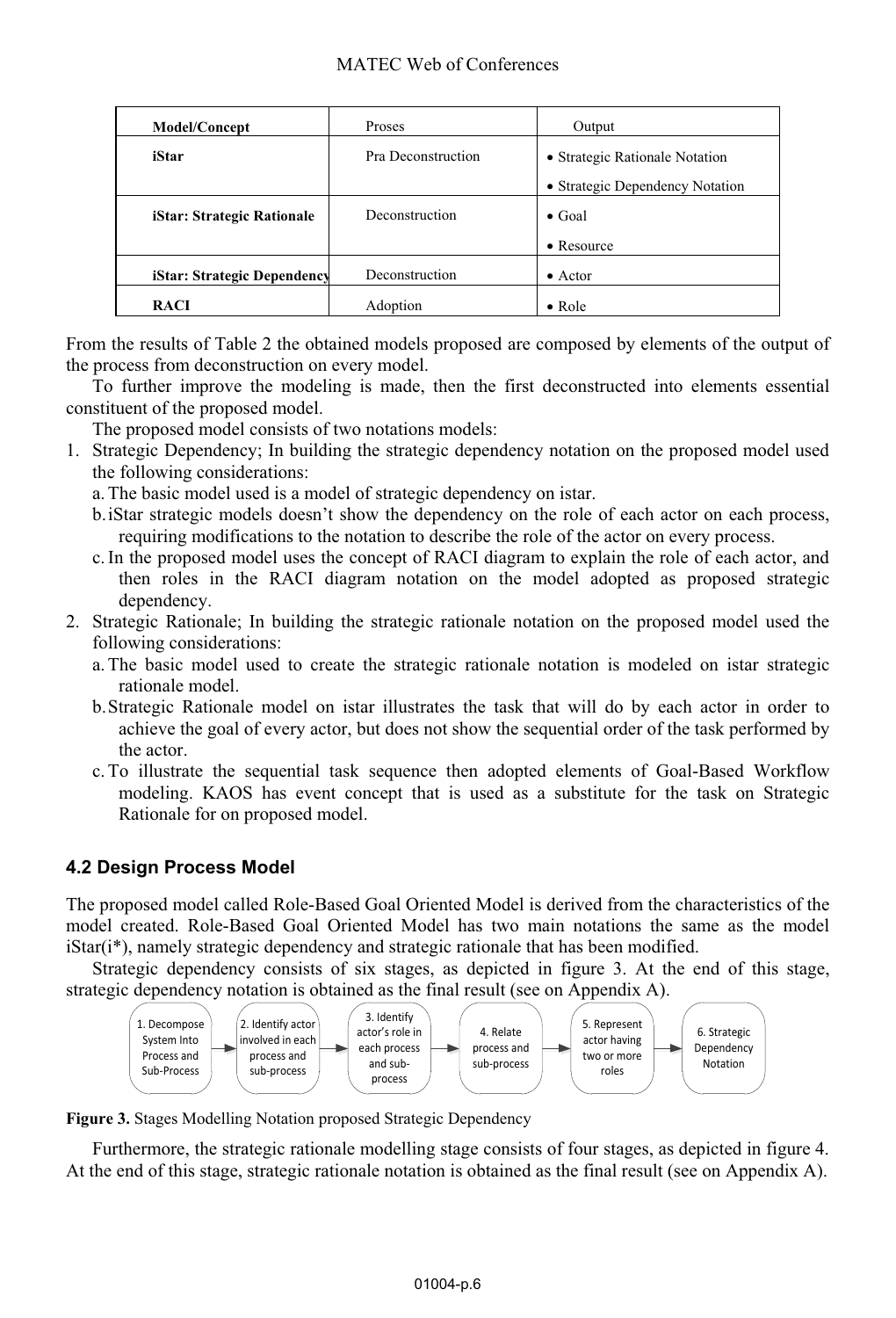#### ICDES 2016



**Figure 4.** Stages Modeling Notation proposed Strategic Rationale

Having obtained a complete figure of the internal activities inside the actor, the next step is to draw notation strategic rationale. One strategic rationale notation represents one entry in the column actors. Sequences of activity become a task on the strategic rationale.

# **5 Conclusion and Further Research**

### **5.1 Conclusion**

Based on the discussion of the research that has been done, produced some of the conclusions that can be delivered as follows:

- 1. Modeling iStar at the time of requirement engineering can be more easily understood, especially aware of any special requirements in a domain and also can determine the understanding of the relationship between actors. But in the absence of modeling iStar furthers exploration of the role and position of actors in each process and cannot display the operational side, the series of events that occur in living a task.
- 2. By modifying modeling Role modeling Based iStar be Goal Oriented proven model can also determine the dependence between actors and also the role and position of actors in each process shown by strategic dependency and can identify what activities are happening at each actor sequentially so it is clearly visible construction sequences to achieve the goal in the internal processes of the actors represented by the strategic rationale.

### **5.2 Further Research**

Suggestions for further research are as follows:

- 1. In Role Model Based Goal Oriented Construction needed a tool that is appropriate to adopt this model.
- 2. The development of this model can also be used in different organizational forms that involve actors who are part of the organization.

## **References**

- [1] Curtis, B., Krasner, H., & Iscoe, N. (1988). A Field Study of the Software Design Process for Large Systems. Communications of the ACM, 31(11), pp.1268-1287
- [2] Yu, Eric, Paolo Giorgini, Neil Maiden, and John Mylopoulos. (2011) : Social Modelling for Requirement Engineering: An Introduction. *Social Modelling for Requirements Engineering*. MIT Press.
- [3] Nuseibeh, Bashar, and Steve Easterbrook. (2000): Requirements Engineering: A Roadmap. *ICSE 2000 Proceedings of the Conference on The Future of Software Engineering*
- [4] Yu, Eric: Social Modeling and i\*. *Conceptual Modeling: Foundations and Applications*. Springer, 2009.
- [5] Sandfreni, Oktadimi, N. R., Surendro, K. (2015): Requirement Engineering for Cloud Computing in University using i\*(iStar) Hierarchy Method. Information Science and Application. Lecture Note in Electrical Engineering, pp 885-890.